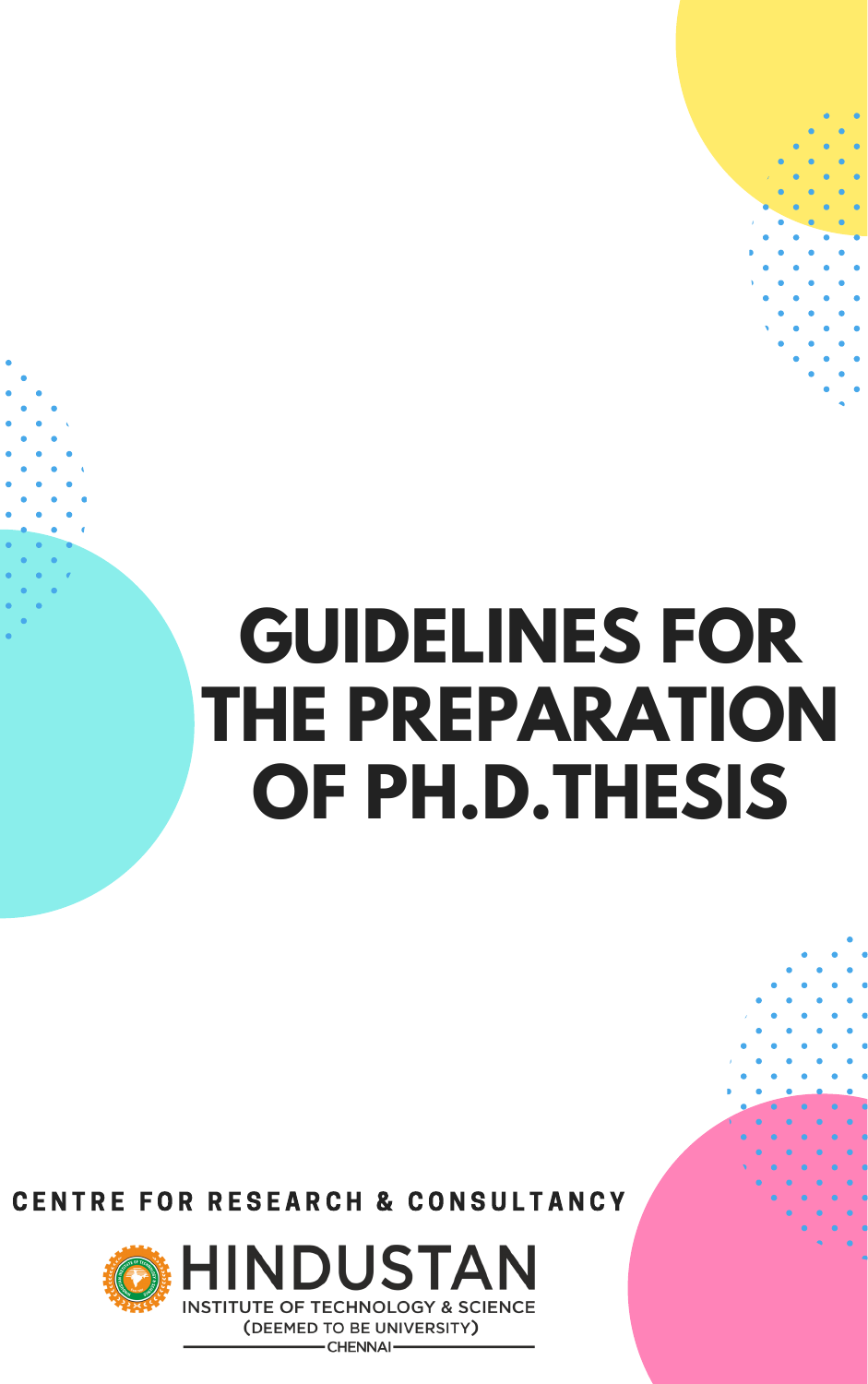#### **1. GENERAL**

The Thesis prepared and submitted by the research scholar is an organized and scholarly documentation of an original research work carried out by him/her over a period of time. It is the basis on which the examiners will express their opinion whether the scholar's work has resulted in the discovery of new facts or techniques as yet unknown according to the present State of the Art and thus a definite contribution to the advancement of knowledge.

#### **2. SEQUENCE OF ARRANGEMENT OF THESIS**

The Thesis material should be arranged in the following sequence: COVER PAGE BONAFIDE CERTIFICATE DECLARATION ACKNOWLEDGEMENT TABLE OF CONTENTS ABSTRACT 1. LIST OF TABLES 2. LIST OF FIGURES 3. LIST OF PHOTOGRAPHS (If applicable) 4. LIST OF MAPS (If applicable) 5. LIST OF SYMBOLS 6. ABBREVIATIONS CHAPTER – 1 INTRODUCTION

- CHAPTER 2 REVIEW OF LITERATURE
	- 2.1 RESEARCH GAP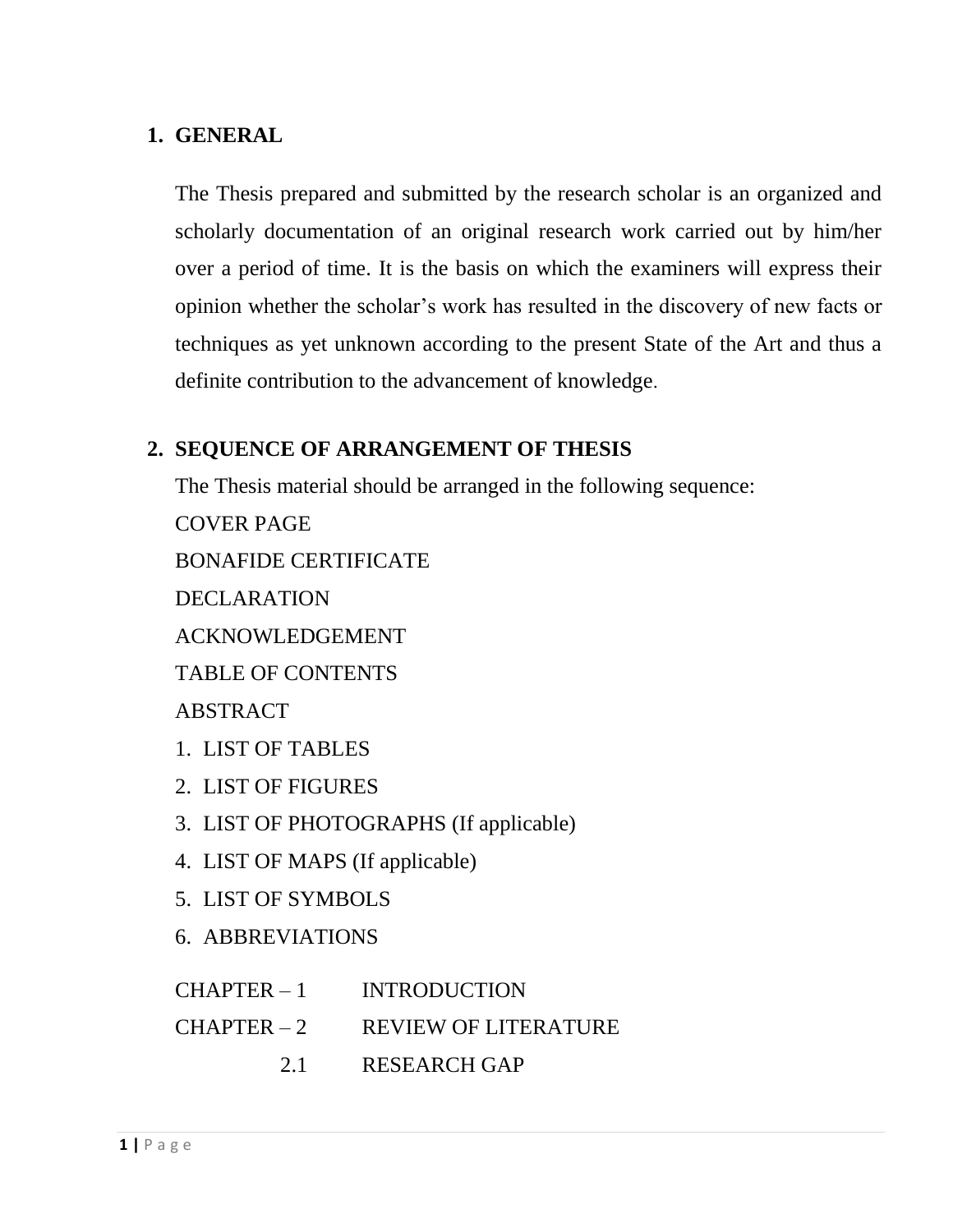#### 2.2 OBJECTIVE / HYPOTHESIS

### CHAPTER – 3 MATERIALS AND METHODS / RESEARCH DESIGN / RESEARCH METHODOLOGY

(suitable title can be selected)

CHAPTER – 4 RESULTS AND DISCUSSION

(can be more than one chapters)

- $CHAPTER 5$  CONCLUSIONS
- $CHAPTER 6$  FUTURE DIRECTIONS

BIBLIOGRAPHY / REFERENCES

ANNEXURE – I ANNEXURE – II LIST OF PUBLICATIONS REPRINTS OF PUBLICATIONS

The actual Tables, Figures and Photographs should be included at appropriate places in the body of the Thesis with an appropriate numbering and captions/titles

#### **3. PAGE DIMENSIONS AND MARGIN**

The pages will be in standard A4size. The pages should have the following margins:

| Top edge    | $35$ mm          |
|-------------|------------------|
| Bottom edge | 30 <sub>mm</sub> |
| Left side   | 40 <sub>mm</sub> |
| Right side  | $25$ mm          |

Tables and Figures also should conform to the margin specifications.

#### **4. FORMAT SPECIFICATIONS FOR THE CONTENTS OF THE THESIS 4.1 COVER PAGE AND TITLE PAGE**

A specimen copy of Cover page and Title page is shown in Annexure I.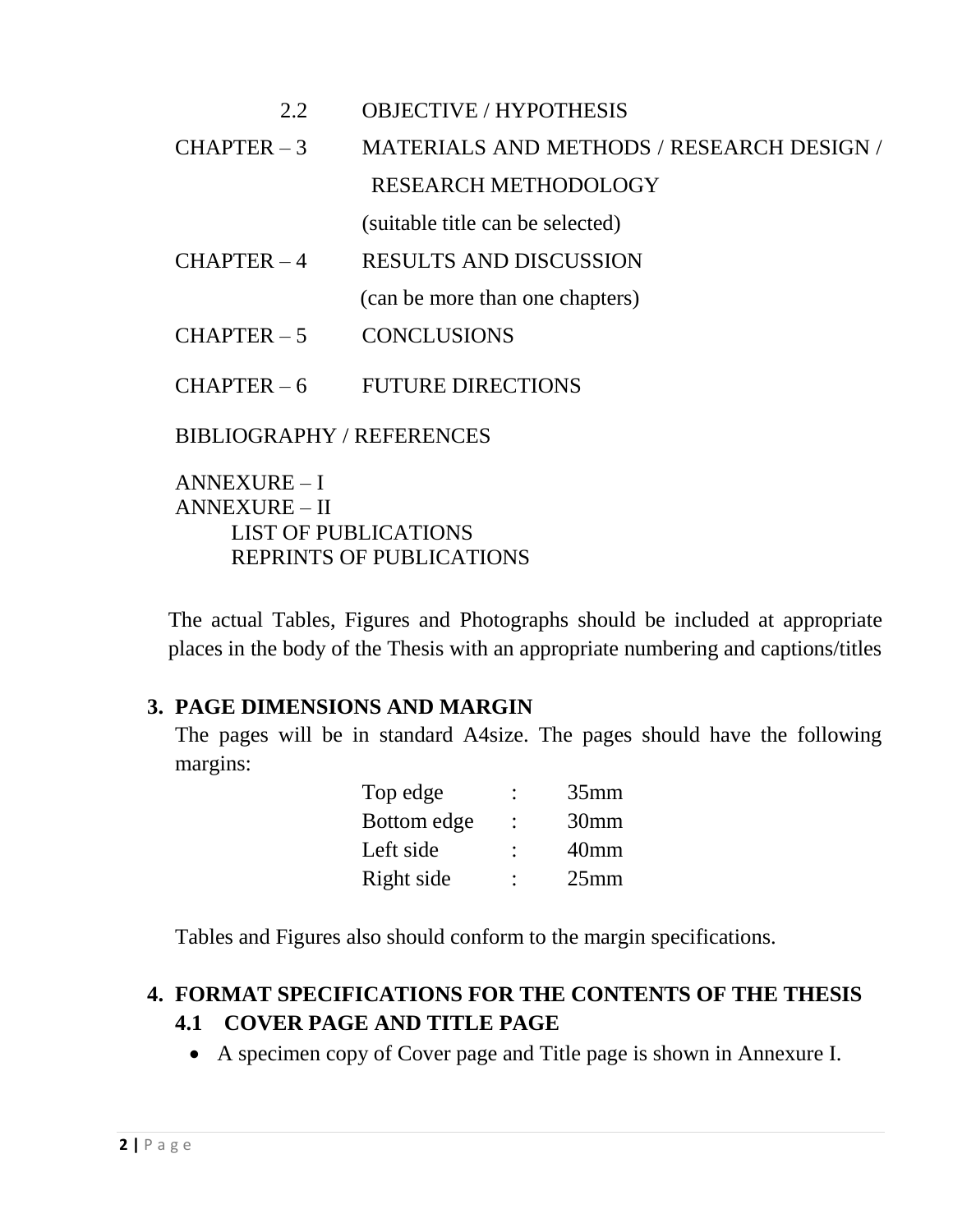#### **4.2 BONAFIDE CERTIFICATE AND DECLARATION**

- The Bonafide Certificate should be typed in one and a half line spacing using Font Style "Times New Roman" and Font Size 13
- A sample specimen is shown in Annexure II and Annexure III respectively.

#### **4.3 ABSTRACT**

- It should be a brief narration in about 400 words stating the research problem, methodology for solution, research findings and its conclusions.
- Key words should be mentioned. It should be typed in double line spacing using Font Style "Times New Roman" and Font Size 13.

#### **4.4 ACKNOWLEDGEMENT**

• It should be typed in italics with one and a half spacing using Font Style "Times New Roman" and Font Size 13. A specimen copy of the acknowledgement is shown in Annexure IV.

#### **4.5 TABLE OF CONTENTS**

- All contents, except the Title Page, Bonafide Certificate, Declaration and Acknowledgement will find a place in the Table of Contents. Items preceding the Table of Contents will have page numbers in lower case Roman letters. Items following the Table of contents will have Arabic style page numbers.
- One and a half line spacing should be adopted for typing the Table of Contents. A specimen copy of the Table of Contents is shown in Annexure V.

#### **4.6 LIST OF TABLES**

 The captions in the list and in the text above the Table should be identical. One and a half line spacing should be adopted for the List of Tables.

#### **4.7 LIST OF FIGURES**

 The captions in this list and in the text below the figure should be identical.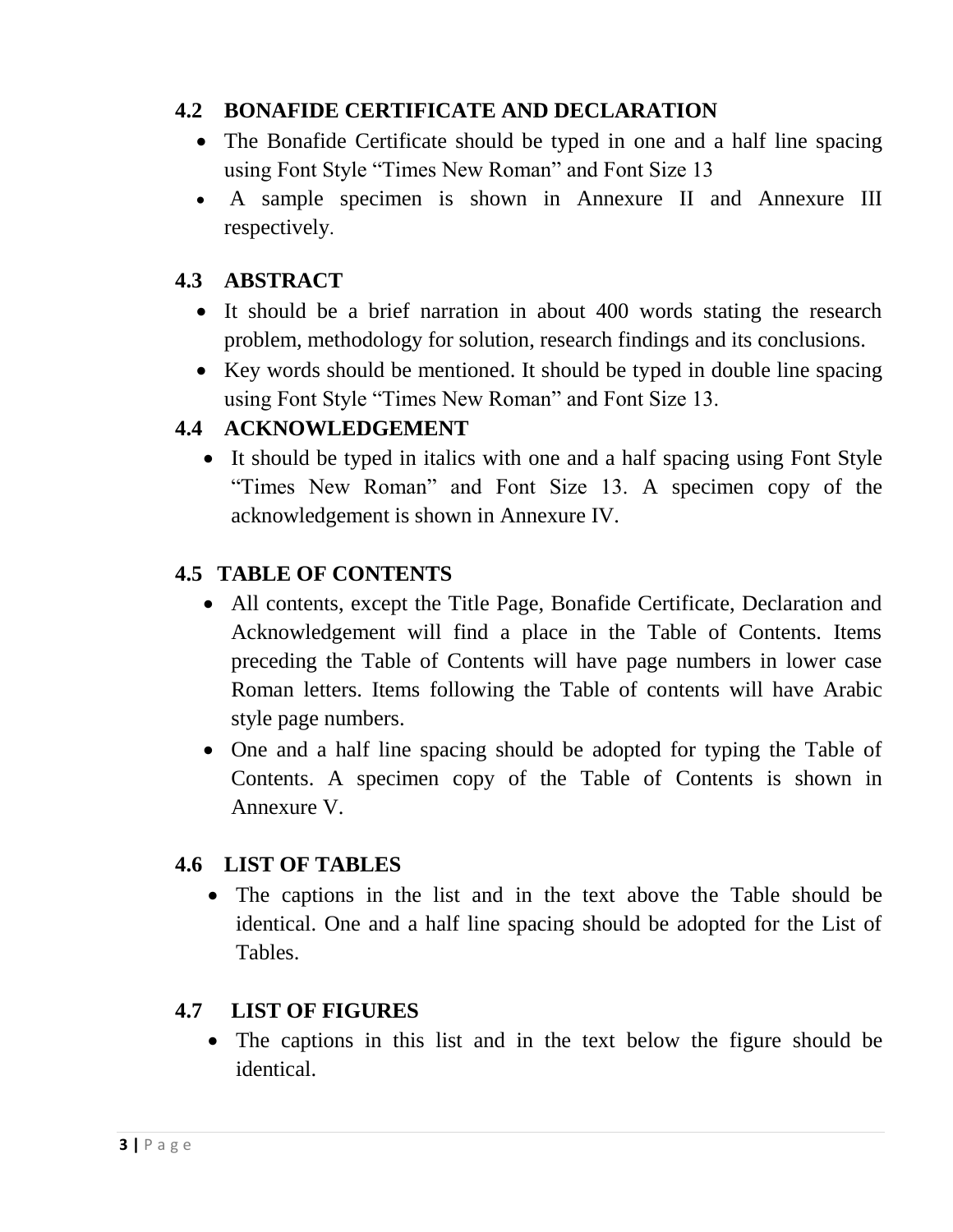- One and a half line spacing should be adopted for the List of Figures.
- Any graphs or graphical representation will be known as Figure.

#### **4.8 LIST OF PHOTOGRAPHS**

- The captions in this List and in the text below the photographs should be identical.
- One and a half line spacing should be adopted for the List

#### **4.9 LIST OF SYMBOLS AND ABBREVIATIONS**

- Standard symbols and abbreviations as adopted in the particular discipline should be used.
- The list should be arranged alphabetically.

#### **4.10 CHAPTERS**

The chapters may be broadly arranged as follows:

#### **(1) INTRODUCTION:**

It includes research context, area of research, general aim, scope and relevance of the Investigation and strategy setting.

#### **(2) REVIEW OF LITERATURE:**

- (a) Can be divided into several divisions. Each division should be given a suitable title.
- (b)Review to be made till the submission of the Synopsis of the Ph.D. Thesis.

#### 2.1 RESEARCH GAP / LACUNA TO BE IDENTIFIED

#### 2.2 OBJECTIVES / HYPOTHESIS

#### **(3) MATERIALS AND METHODS/ RESEARCH DESIGN / RESEARCH METHODOLOGY** (suitable title can be selected)

- (a) Research work design
- (b)Materials: Characteristic features of the Materials.
- (c) Methods: The Principles, Procedures, Formulae / Algorithms (Author and the year of the concerned to be mentioned then and there).
	- Developing the analytical method proposed and computational techniques adopted.
	- Detailing the Experimental Methods developed etc.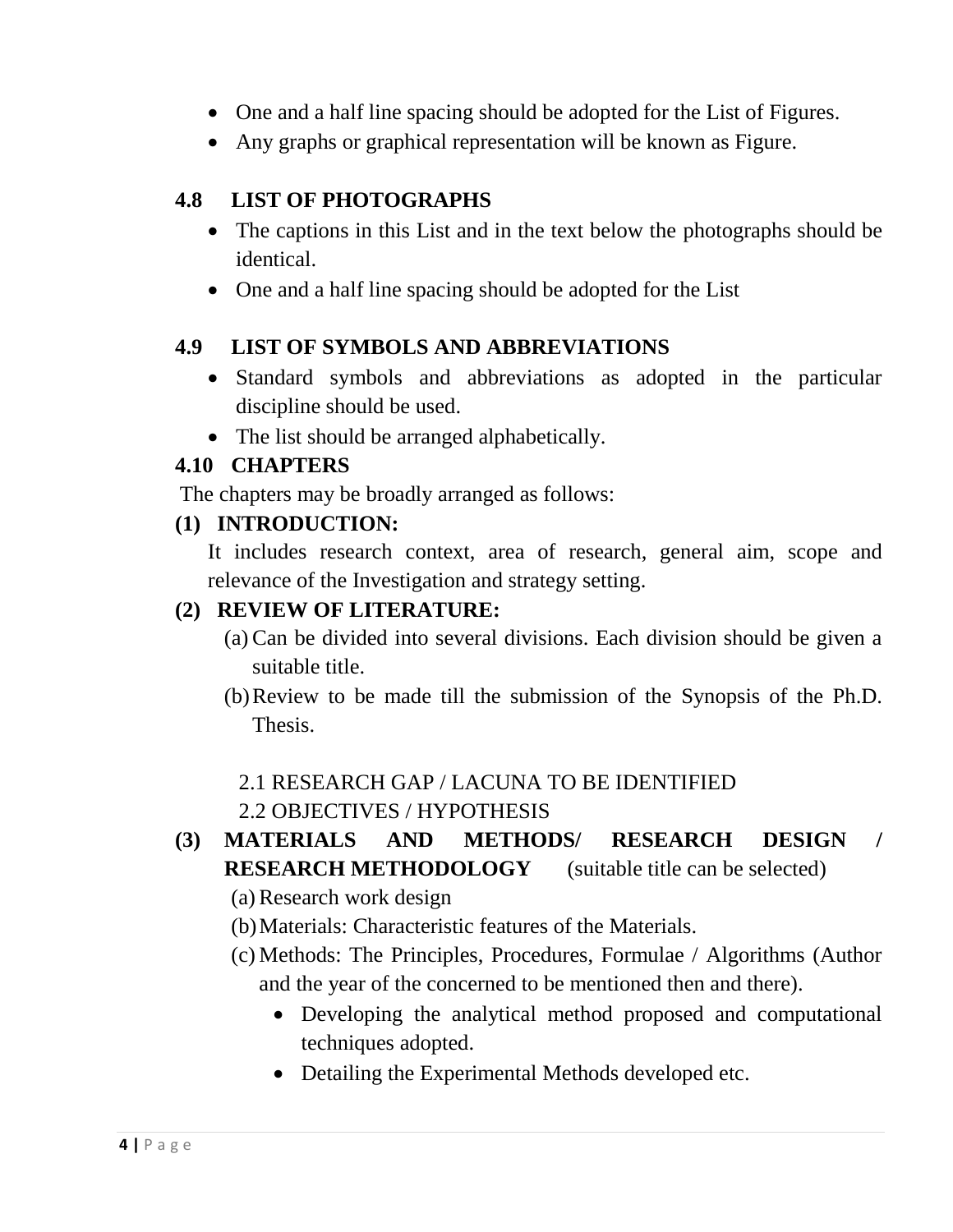#### **(4) RESULTS AND DISCUSSION**:

- Raw data are not allowed. Only Scientific Data (Raw data processed) through statistical analysis) should be presented in **Tables** and **Figures.**
- Any photographs / images to be treated as **Photographs.**
- Observations, Highlights, level of significance and Inferences to be made.
- The chapter can be divided into several divisions and sub divisions. Each division should be given a suitable title. Tables, Figures and Photographs should be placed immediately after they are referred to in the text.
- Critical thinking and logical interpretation of result with scientific reflection
- Comparing and contrasting the findings of previous researchers and scientists with obtained result of the current study and establishing that scholar's findings are superseding other till date findings. Thus validating the result.

#### (5) **CONCLUSION**:

- Judgement or decision reached by reasoning.
- Showing conglomeration, convergence and accomplishment of the theme.
- Brief and precise account of the main findings
- It should correlate with the objectives

#### **(6) FUTURE DIRECTION**:

 Application level of the current findings oriented towards the beneficiaries.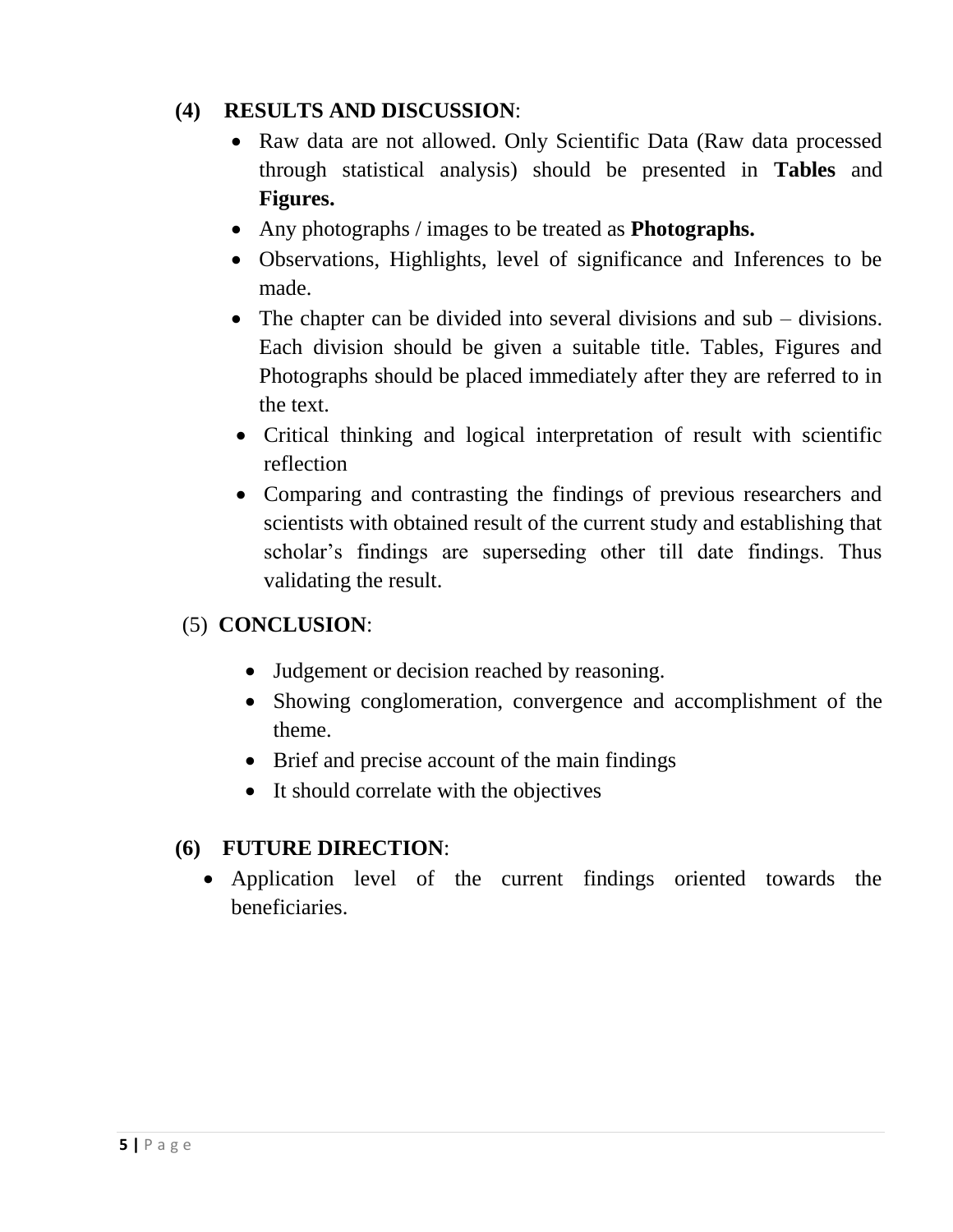#### **BIBLIOGRAPHY / REFERENCES**

#### **JOURNAL ARTICLE: WITH SINGLE AUTHOR**

Waldron, S. (2008). Generalized Welch bound equality sequences are tight frames. *IEEE Transactions on Information Theory*., 49(9), 2307 – 2309.

*Parenthetical citation*: (Waldron, 2008) *Narrative citation*: Waldron (2008)

#### **JOURNAL ARTICLE: WITH TWO AUTHORS**

Habeeb, M., & Sugumaran, A. (2022). Strategies of cell signaling and critical focus on etiology of hepatocellular carcinoma. *Biointerface Research in Applied Chemistry*, 12(4), 5187-5198. doi:10.33263/BRIAC124.51875198 *Parenthetical citation*: (Habeeb & Sugumaran, 2019) *Narrative citation*: Habeeb & Sugumaran (2019)

#### **JOURNAL ARTICLE: WITH MORE THAN TWO AUTHORS**

Grady, J. S., Her, M., Moreno, G., Perez, C., & Yelinek, J. (2019). Emotions in storybooks: A comparison of storybooks that represent ethnic and racial groups in the United States. *Psychology of Popular Media Culture*, *8*(3), 207–217. <https://doi.org/10.1037/ppm0000185>

*Parenthetical citation*: (Grady et al., 2019) *Narrative citation*: Grady et al. (2019)

#### **JOURNAL ARTICLE WITH AN ARTICLE NUMBER**

Jerrentrup, A., Mueller, T., Glowalla, U., Herder, M., Henrichs, N., Neubauer, A., & Schaefer, J. R. (2018). Teaching medicine with the help of "Dr. House." *PLoS ONE*, *13*(3), Articlee0193972.

*Parenthetical citation*: (Jerrentrup et al., 2018) *Narrative citation*: Jerrentrup et al. (2018)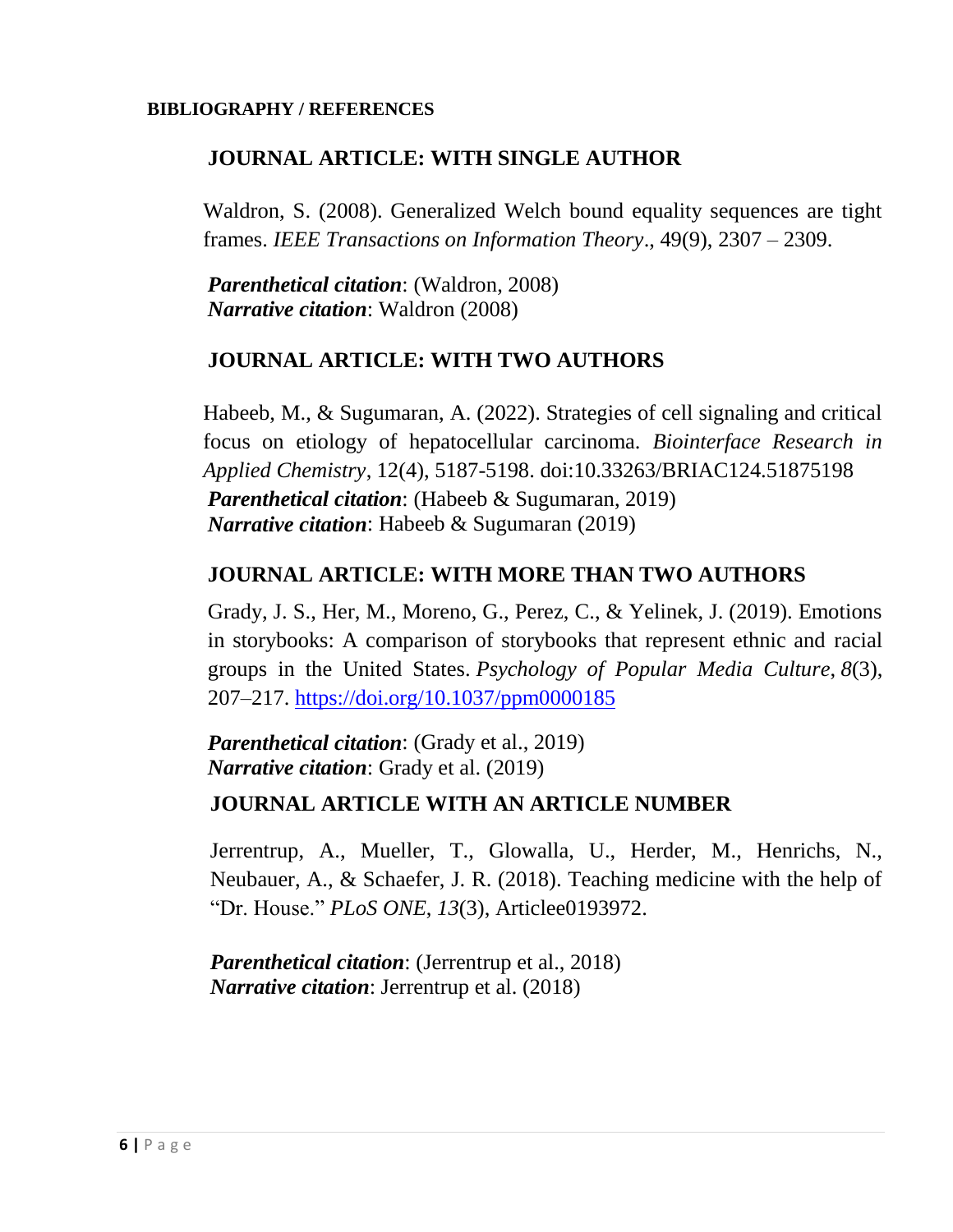#### **REFERENCE TO CONFERENCE PAPERS, PAPERS IN COMPILED CONFERENCE PROCEEDINGS:**

Datta, A., Yadav, O. K., Singh, Y., Sountharrajan, S., Karthiga, M., & Suganya, E. (2021). Real-time face swapping system using OpenCV. Paper presented at the Proceedings of the 3rd International Conference on Inventive Research in Computing Applications, ICIRCA 2021, 1081-1086. doi:10.1109/ICIRCA51532.2021.9545010

*Parenthetical citation*: (Datta et al., 2021) *Narrative citation*: Datta et al. (2021)

#### **4.11 APPENDICES**

• Appendices may be provided to give supplementary information. They should be numbered using Arabic numerals. Tables, Photographs and Figures appearing in an Appendix should be treated in the same manner as in the chapters. Each appendix should have a title which will be included in the Table of Contents.

#### **4.12 LIST OF PUBLICATIONS**

Only those Publications arising out of the research work reported in the Thesis should be included in the List of Publications. They should be:

- (a) Those presented and published in Conference with a referee system.
- (b)Those published in peer reviewed journals

The format of the list of Publications will be same as in References.

#### **5. TYPING INSTRUCTIONS**

#### **a. General**

- One and a half line spacing should be used for typing the general text.
- Font style Times New Roman and Font Size 13 should be adopted.

#### b. **Chapters**

The Chapter headings, Division headings and Sub-division headings should be as in the following example.

Chapter heading : CHAPTER 1 INTRODUCTION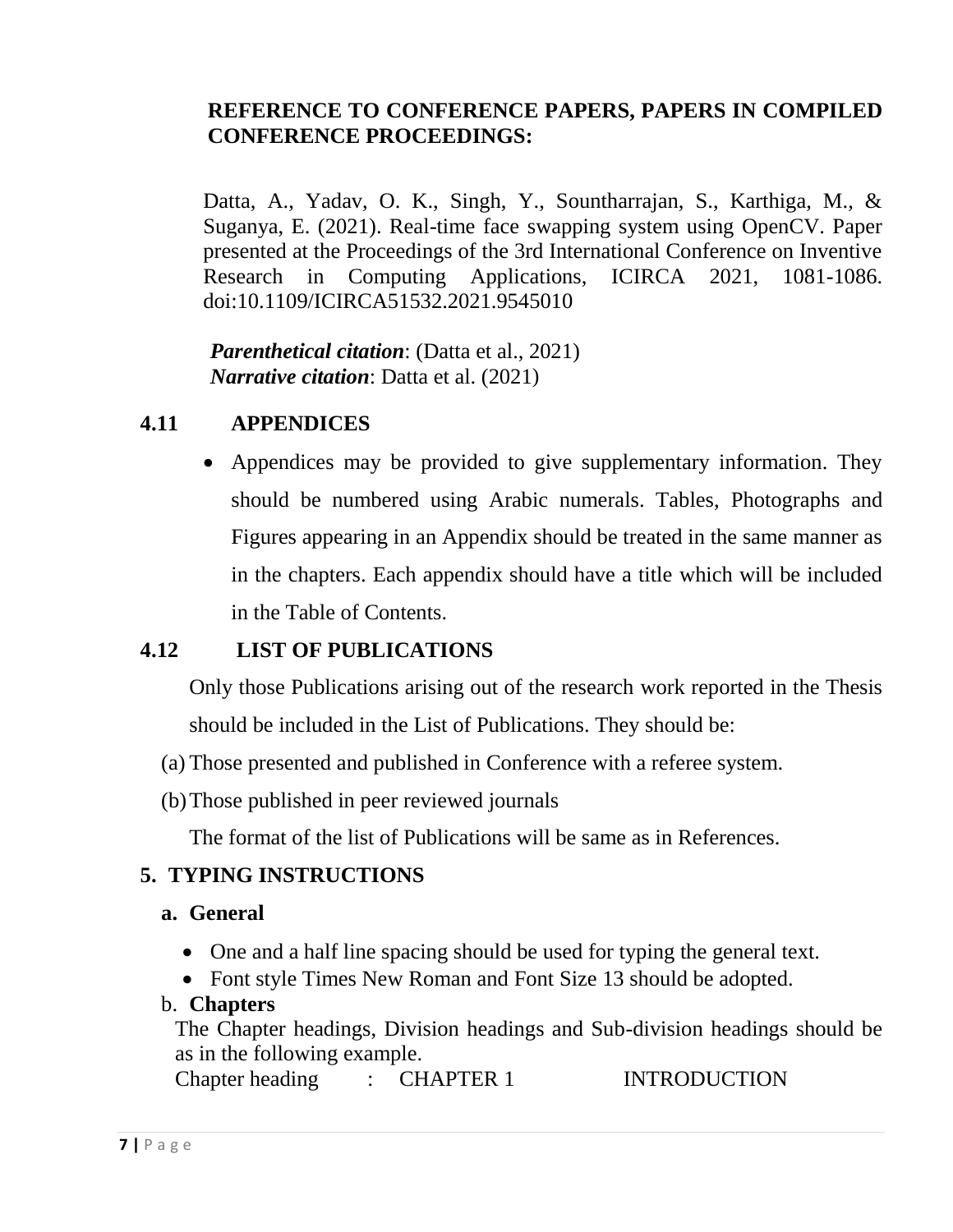Division heading : **1.1** RESEARCH CONTEXT Sub – division heading : **1.1.1** STATEMENT OF THE PROBLEM

#### **c. Page Numbering**

- All page numbers should be typed on the upper right hand corner 20 mm from the top with the last digit aligned with the right side margin. The abstract page will be numbered as roman numeral (i).
- Pages of the main text starting with Chapter 1 will be consecutively numbered using Arabic numerals.

#### **d. Numbering of chapters, divisions and sub-divisions**

- The numbering of chapters, divisions and sub-divisions should be done using Arabic numerals only and further decimal notation should be used for numbering the divisions and sub-divisions within a chapter.
- For example, sub-division 4 under division 3 belonging to chapter 2 should be numbered as 2.3.4.
- The caption for the sub-division should immediately follow the number assigned to it.
- Every chapter beginning with first chapter should be serially numbered using Arabic numerals.

#### **e. Numbering of tables and figures**

 Tables, Photographs and Figures should bear an appropriate but continuous numbers in a sequential order. For example the Table 1:, Table 2:, Table 3: ; Figure 1:, Figure 2:, Figure 3:; Photograph 1:, Photograph 2:, Photograph 3: etc. Identical rules apply for Tables, Figures and Photographs in the appendix. E.g., Figure 2 in Appendix 3 will be numbered as Fig. A 3.2.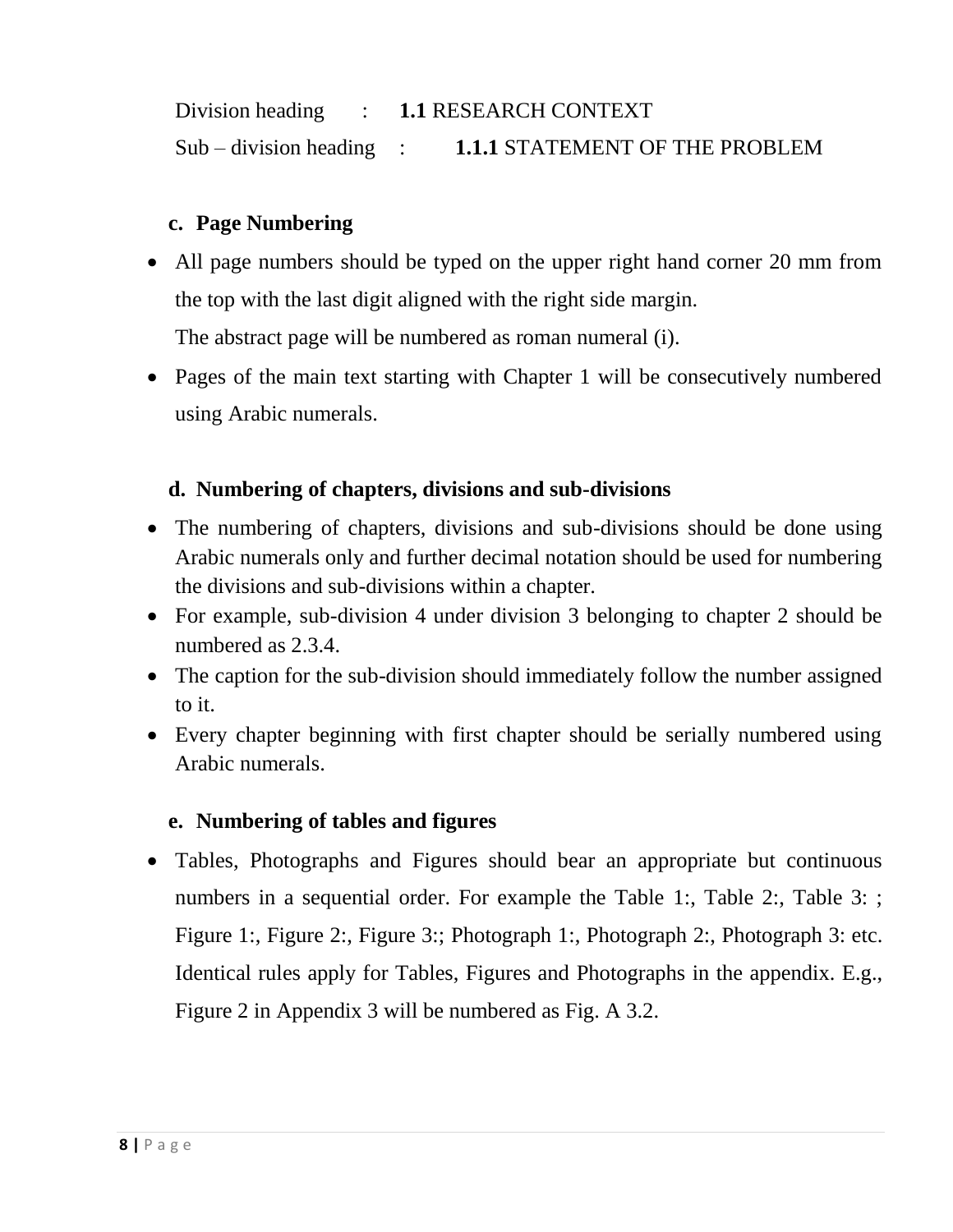• A sample figure



**Figure 1.1: Modern electronic microscope**

• A sample table

| Factor          | Prefix | Symbol | Examples                                                                                                            |  |
|-----------------|--------|--------|---------------------------------------------------------------------------------------------------------------------|--|
| 109             | giga   | G      | $1$ Gm = 1 gigameter = $109$ m<br>1 Gb = 1 gigabyte = 10 <sup>9</sup> bytes                                         |  |
| 106             | mega   | М      | $1 \text{ Mm} = 1 \text{ megameter} = 10^6 \text{ m}$<br>1 Mb = 1 megabyte = 10 <sup>6</sup> bytes                  |  |
| 10 <sup>3</sup> | kilo   | Κ      | $1$ Km = 1 kilometer = $103$ m<br>$1$ Kg = 1 kilogram = $103$ g                                                     |  |
| $10-1$          | deci   | d      | $1 \text{ dm} = 1 \text{ decimeter} = 0.1 \text{ m}$                                                                |  |
| $10-2$          | centi  | C      | $1 \text{ cm} = 1 \text{ centimeter} = 0.01 \text{ m}$                                                              |  |
| $10-3$          | milli  | m      | $1 \text{ mg} = 1 \text{ milligram} = 0.001 \text{ g}$<br>$1 \text{ ms} = 1 \text{ milliseconds} = 0.001 \text{ s}$ |  |
| $10 - 6$        | micro  | μ      | $1 \mu m = 1$ micrometer = $10^{-6}$ m<br>$1\mu s = 1$ microsecond = $106 s$                                        |  |
| $10 - 9$        | nano   | n      | 1 ns = 1 nanosecond= $10-9$ s                                                                                       |  |
| $10 - 12$       | pico   | p      | $1$ pg = 1 picogram = $10^{-12}$ g                                                                                  |  |

**Table 1.1: Common SI and Metric Prefixes**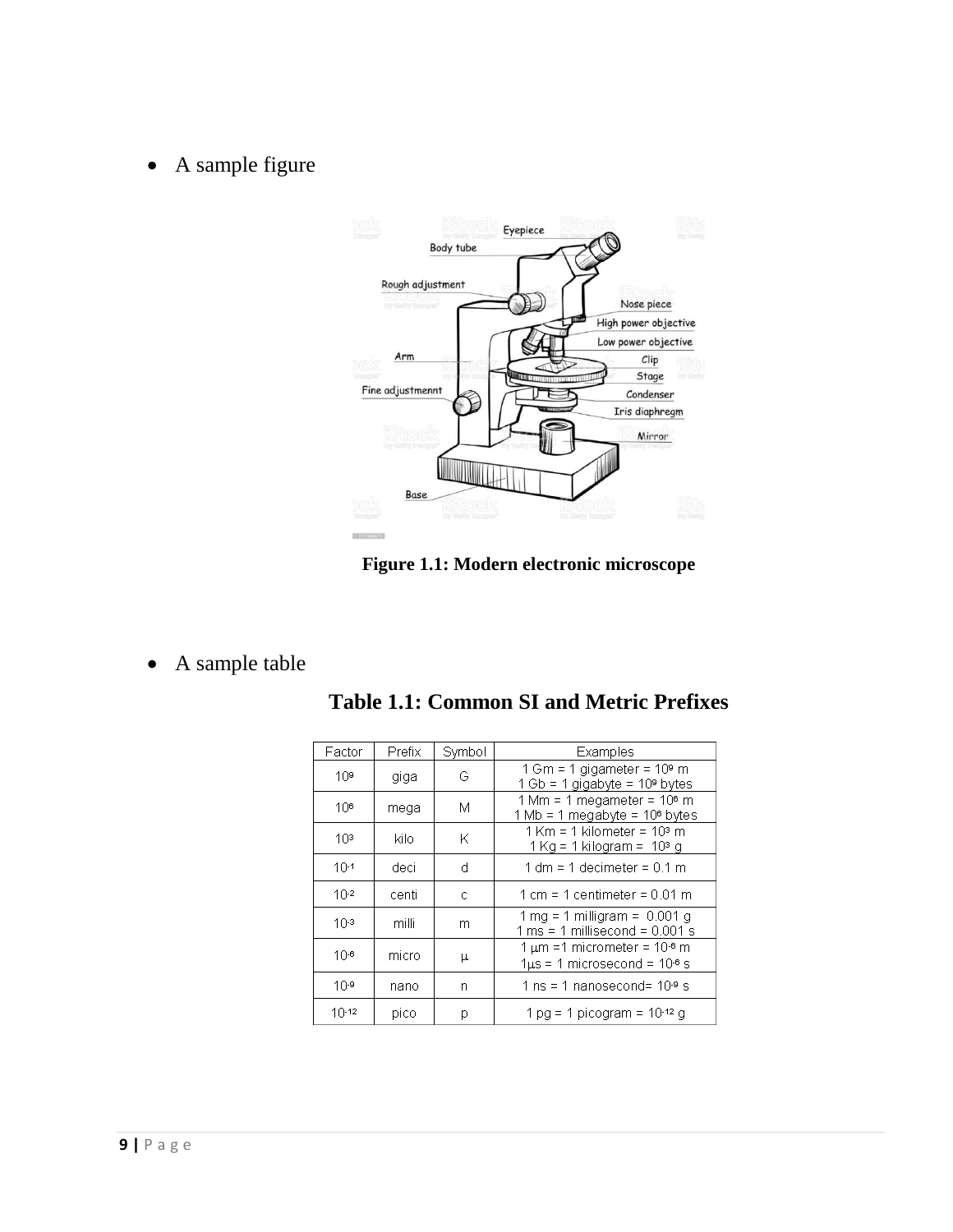#### **f. Numbering of equations**

Equations appearing in each chapter or Appendix will be numbered serially. For example, the fifth equation in Chapter 3 will be numbered as (3.5) and typed as follows:

$$
\alpha + \beta = 0 \tag{3.5}
$$

In the body of the thesis, this equation will be referred to as Equation (3.5)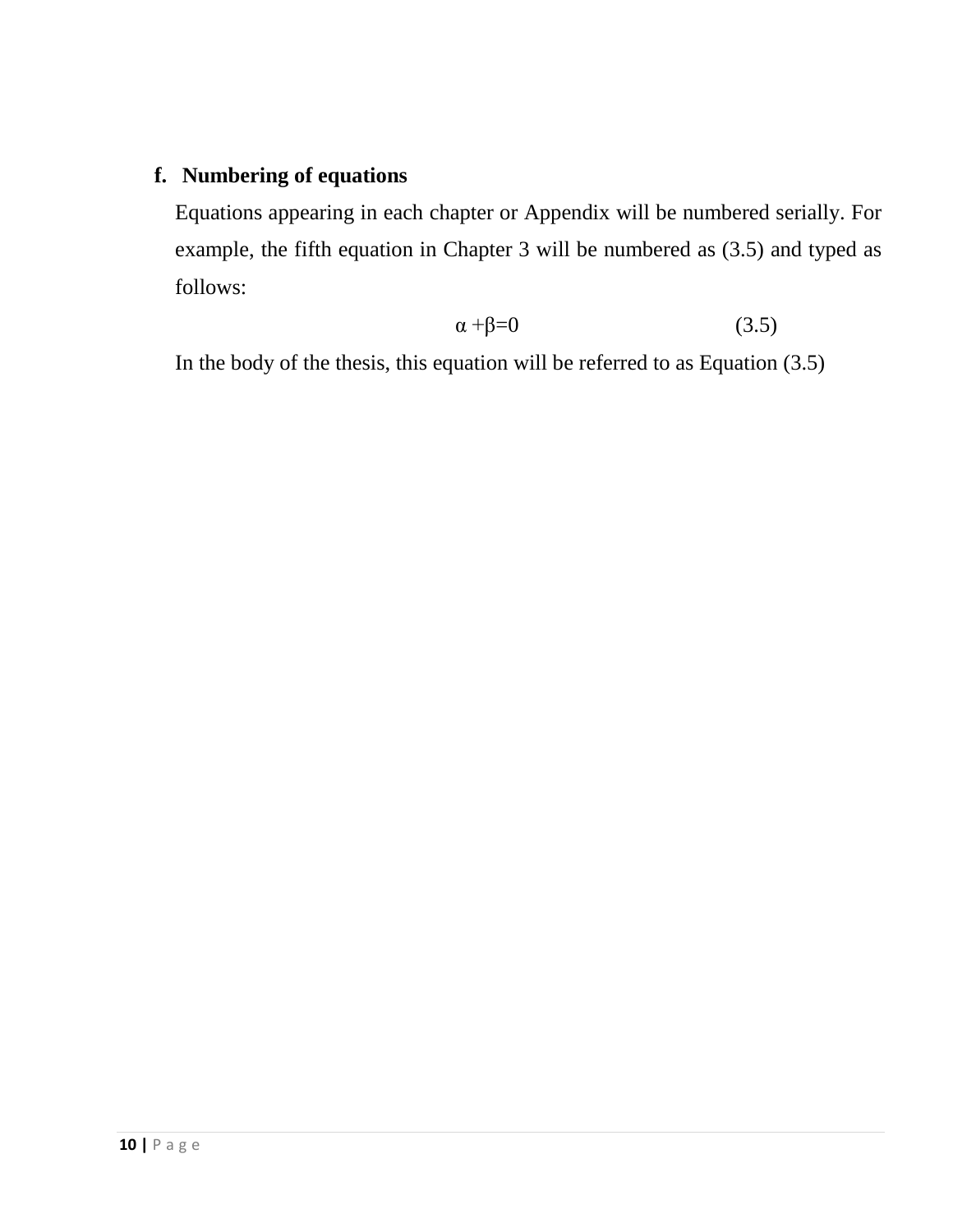#### **ANNEXURE I**

#### **"TITLE "**

<Font Size 18><1.5 line spacing>

#### THESIS SUBMITTED TO HINDUSTAN INSTITUTE OF TECHNOLOGY AND SCIENCE IN PARTIAL FULFILLMENT OF THE REQUIREMENTS FOR THE AWARD OF THE DEGREE OF

<Font Size 14><Times new roman>

#### **DOCTOR OF PHILOSOPHY**

**IN**

**………………….. ENGINEERING** <Font Size 14><br/>bold><Times new roman>

*Submitted by* <Font Size 14><italics><Times new roman>

**Name**

**(Reg. No.: ……….)** <Font Size 14><bold><Times new roman>

**DEPARTMENT OF ………………. ENGINEERING** <Font Size 14><Times new roman>



**PADUR, CHENNAI 603 103 MONTH YEAR**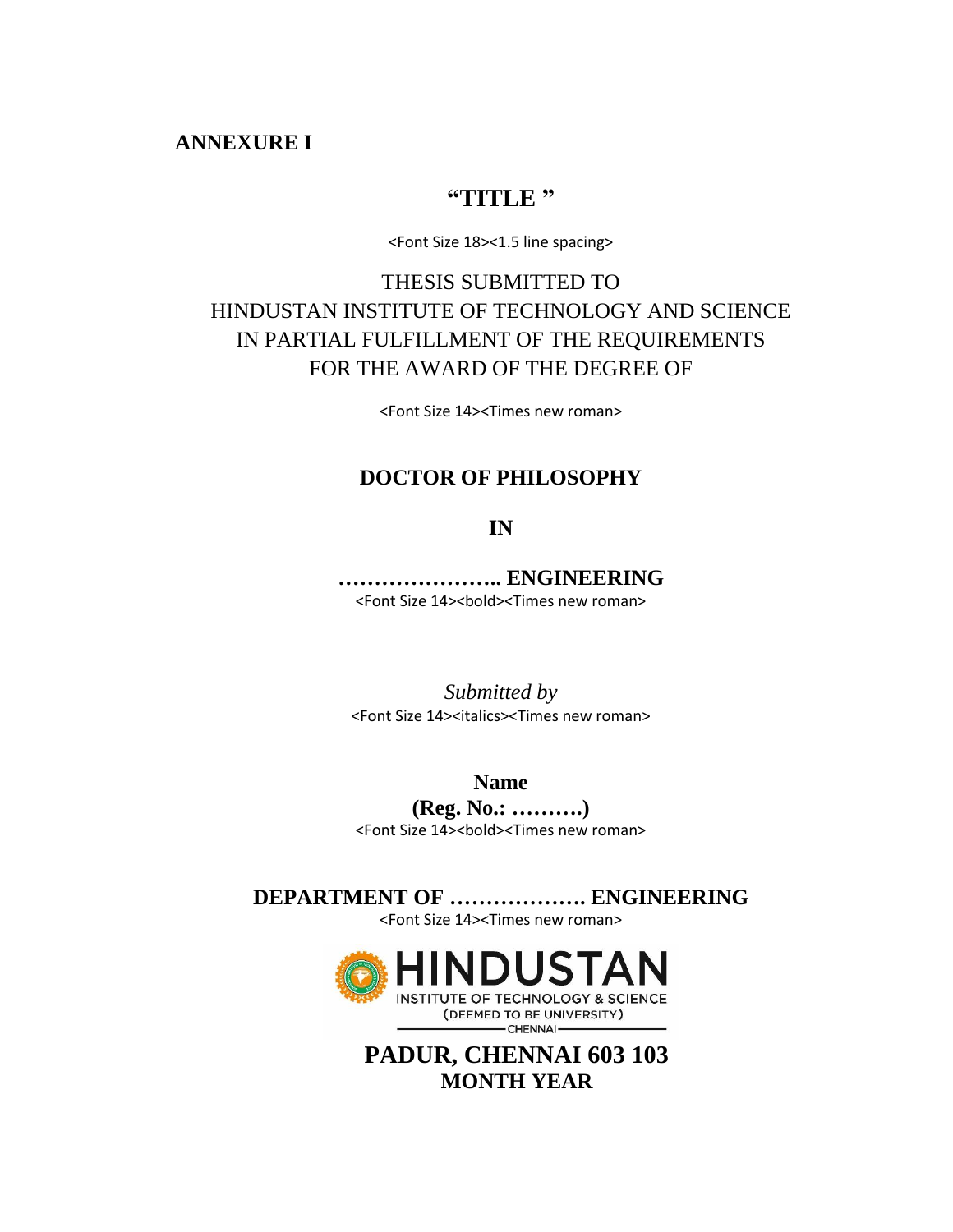

#### **BONAFIDE CERTIFICATE**

This is to certify that the thesis entitled "......................Title of the thesis........................" is the bonafide work of **Mr. ……………..** who carried out the research under my supervision during the period 20… –20…... Certified further, that to the best of my knowledge the work reported herein does not form part of any other thesis or dissertation on the basis of which a degree or award was conferred on an earlier occasion on this or any other scholar.

> (**Dr. …………………..**) Supervisor Professor Department of …………… Engineering Hindustan Institute of Technology and Science

Place: Chennai Date: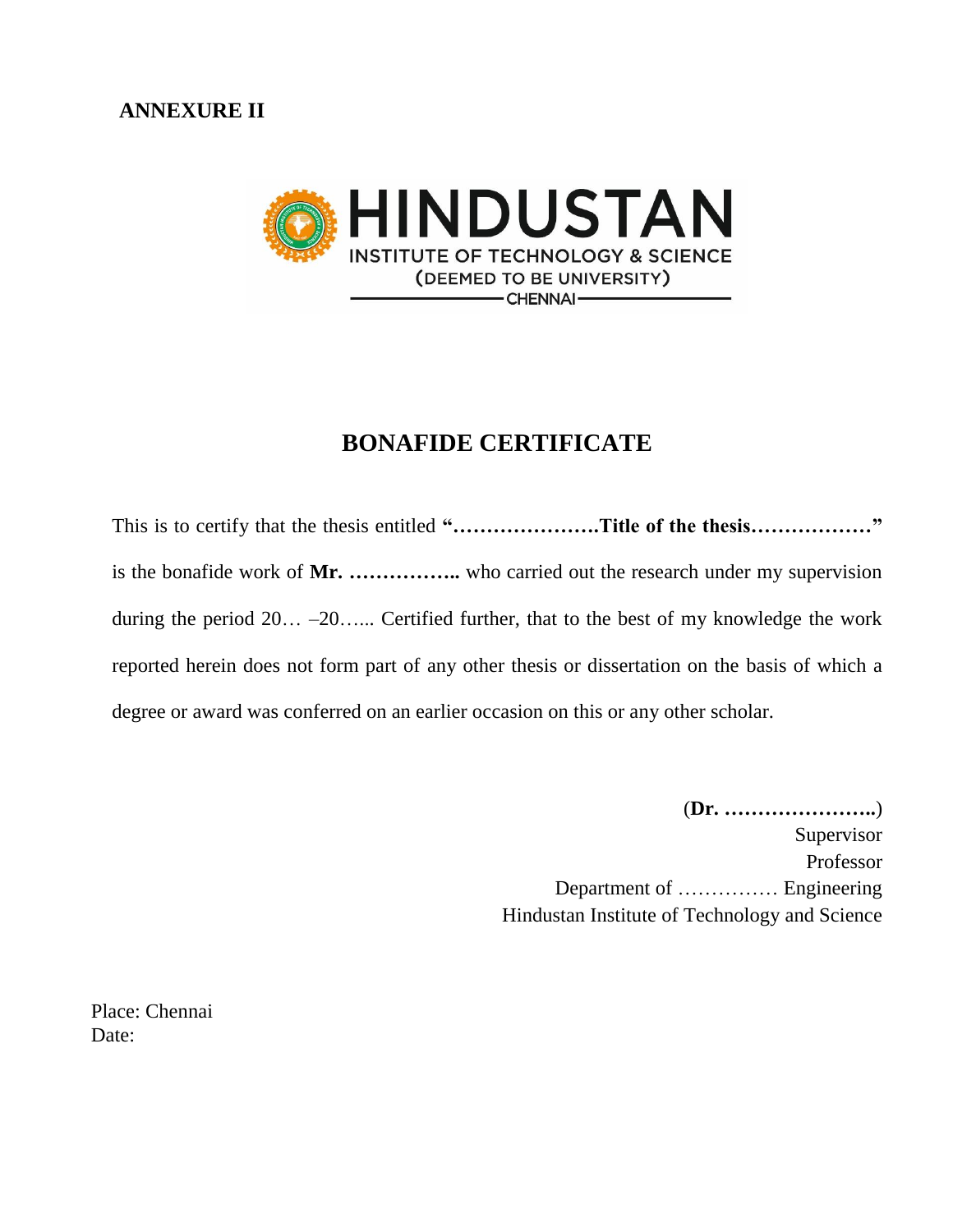#### **ANNEXURE III**

Name of the Scholar Reg. No.: ……… Ph.D. Research Scholar Department of ……………. Engineering HITS, Padur.

#### **DECLARATION**

I hereby declare that the thesis entitled **"………………….Title of the thesis………………"** submitted by me to Hindustan Institute of Technology and Science, for the award of the degree of Doctor of Philosophy in Mechanical Engineering is a record of bonafide research work carried out by me under the guidance of Dr. **.................** during the period 20.. – 20.. and has not formed the basis for the award of any degree, diploma, associateship, fellowship, titles in this or any other University or other similar institution of higher learning.

**(SCHOLAR NAME)**

Place: Chennai Date:

**(Dr. …………….)**

Supervisor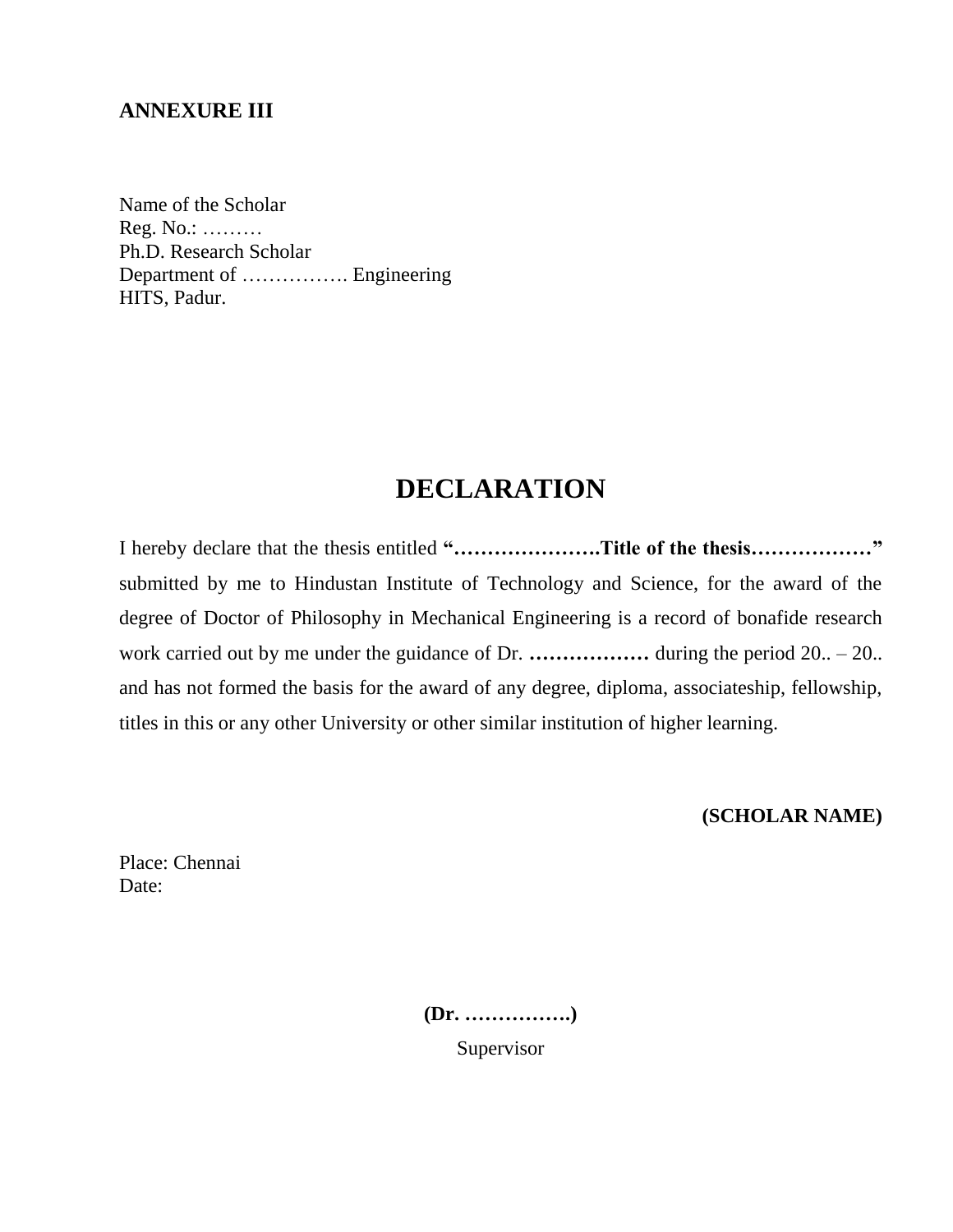#### **ANNEXURE IV**

#### **ACKNOWLEDGEMENT**

*First and foremost, I would like to thank the Almighty for showering his blessings, wisdom, physical and mental strength on me to complete the research work.* 

*I sincerely thank Dr.(Mrs.) Elizabeth Verghese, Chancellor, Dr. Anand Jacob Verghese, Pro Chancellor, Mr. Ashok Verghese, Director and Dr. Aby Sam, Director for providing me with an opportunity to do research in this esteemed institution.*

*I wish to express my sincere thanks to Vice Chancellor, Pro Vice- Chancellor, Registrar Controller of Examinations, Director (Research) and Dean (Research), Hindustan Institute of Technology and Science, Chennai, for their guidance and support.*

*Then as you wish*

 **SCHOLAR NAME**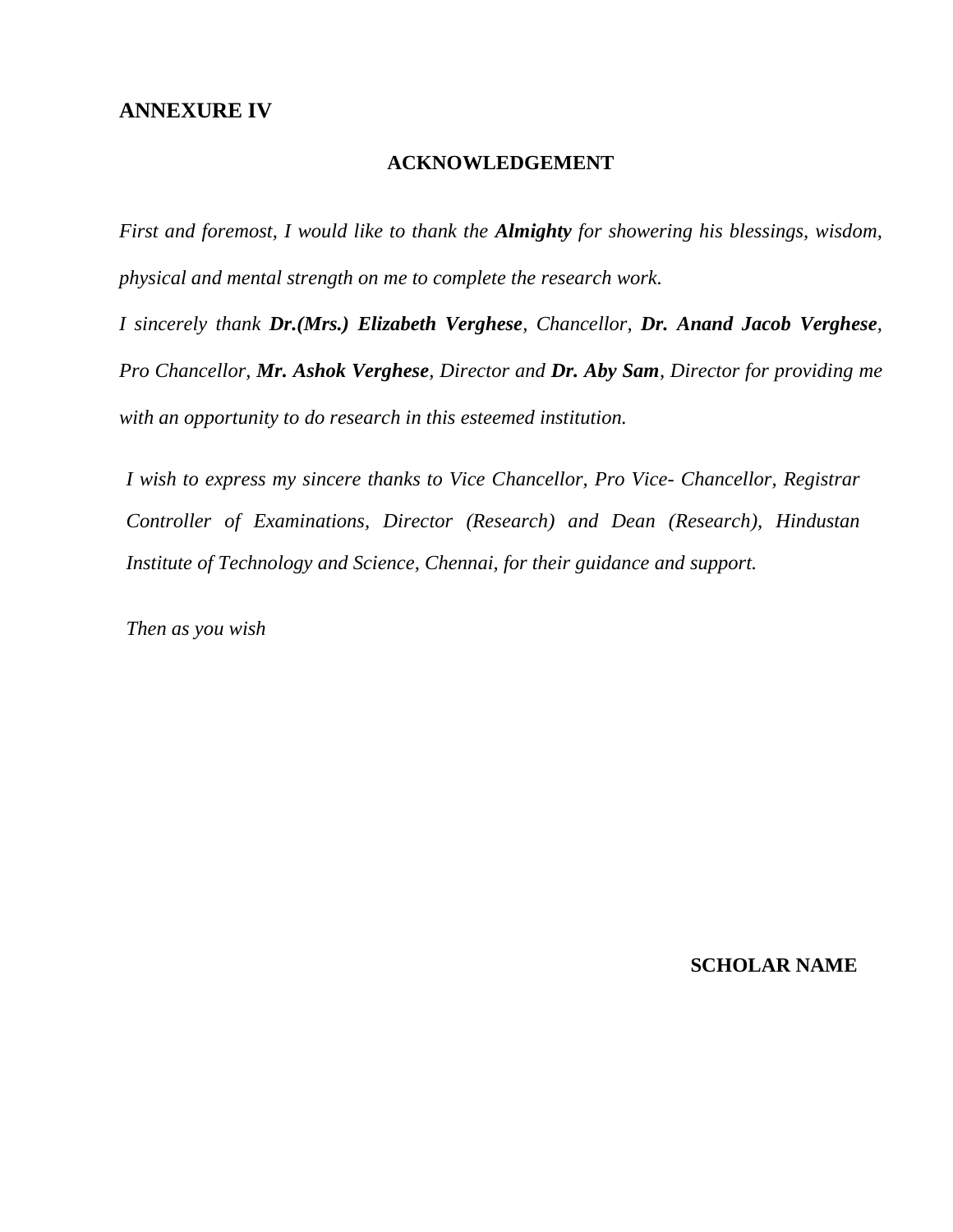#### **ANNEXURE V**

#### **TABLE OF CONTENTS**

<Font style: Times New Roman><Font size 14>

| <b>CHAPTER</b> | TITLE                                                                       | PAGE NO.     |
|----------------|-----------------------------------------------------------------------------|--------------|
|                | <font new="" roman="" style:="" times=""><font 13="" size=""></font></font> |              |
|                | <b>ABSTRACT</b>                                                             | $\mathbf{i}$ |
|                | <b>LIST OF TABLES</b>                                                       | iii          |
|                | <b>LIST OF FIGURES</b>                                                      | vii          |
|                | <b>ABBREVIATIONS</b>                                                        | xi           |
| 1.0            | <b>INTRODUCTION</b>                                                         | $\mathbf{1}$ |
| 2.0            | <b>REVIEW OF LITERATURE</b>                                                 | 11           |
|                | <b>2.1 RESEARCH GAP</b>                                                     | 31           |
|                | 2.2 OBJECTIVES OF THE RESEARCH WORK                                         | 32           |
| 3.0            | <b>MATERIALS AND METHODS</b>                                                | 33           |
|                | <b>3.1 RESEARCH DESIGN</b>                                                  | 34           |
| 4.0            | <b>RESULTS AND DISCUSSION</b>                                               | 82           |
|                | <b>4.1 CONCLUSION</b>                                                       | 139          |
| 5.0            | <b>FUTURE DIRECTIONS</b>                                                    | 143          |
| 7.0            | <b>REFERENCE</b>                                                            | 144          |
|                | <b>ANNEXURE I</b>                                                           | xii          |
|                | <b>ANNEXURE II</b>                                                          | xiii         |
|                | <b>II A LIST OF PUBLICATIONS</b>                                            | XX           |
|                | <b>II B REPRINTS OF PUBLICATIONS</b>                                        | xxii         |